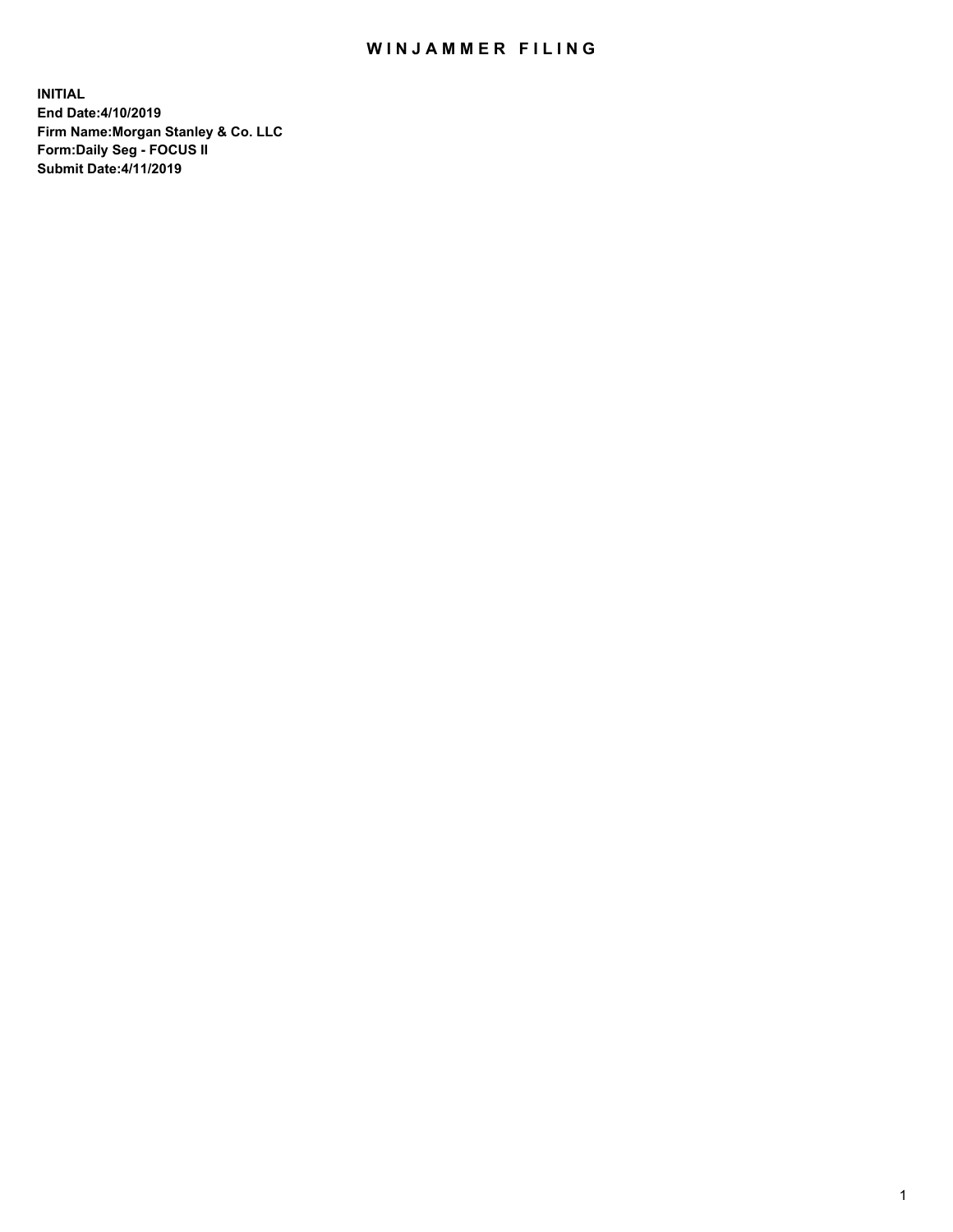**INITIAL End Date:4/10/2019 Firm Name:Morgan Stanley & Co. LLC Form:Daily Seg - FOCUS II Submit Date:4/11/2019 Daily Segregation - Cover Page**

| Name of Company                                                                                                                                                                                                                                                                                                                                                                                          | Morgan Stanley & Co. LLC                                                |
|----------------------------------------------------------------------------------------------------------------------------------------------------------------------------------------------------------------------------------------------------------------------------------------------------------------------------------------------------------------------------------------------------------|-------------------------------------------------------------------------|
| <b>Contact Name</b>                                                                                                                                                                                                                                                                                                                                                                                      | <b>Ikram Shah</b>                                                       |
| <b>Contact Phone Number</b>                                                                                                                                                                                                                                                                                                                                                                              | 212-276-0963                                                            |
| <b>Contact Email Address</b>                                                                                                                                                                                                                                                                                                                                                                             | Ikram.shah@morganstanley.com                                            |
| FCM's Customer Segregated Funds Residual Interest Target (choose one):<br>a. Minimum dollar amount: ; or<br>b. Minimum percentage of customer segregated funds required:% ; or<br>c. Dollar amount range between: and; or<br>d. Percentage range of customer segregated funds required between: % and %.                                                                                                 | 235,000,000<br><u>0</u><br><u>00</u>                                    |
| FCM's Customer Secured Amount Funds Residual Interest Target (choose one):<br>a. Minimum dollar amount: ; or<br>b. Minimum percentage of customer secured funds required:%; or<br>c. Dollar amount range between: and; or                                                                                                                                                                                | 0 <sup>0</sup><br>140,000,000<br><u>0</u><br>0 <sub>0</sub>             |
| d. Percentage range of customer secured funds required between:% and%.<br>FCM's Cleared Swaps Customer Collateral Residual Interest Target (choose one):<br>a. Minimum dollar amount: ; or<br>b. Minimum percentage of cleared swaps customer collateral required:% ; or<br>c. Dollar amount range between: and; or<br>d. Percentage range of cleared swaps customer collateral required between:% and%. | 0 <sub>0</sub><br>92,000,000<br><u>0</u><br><u>00</u><br>0 <sup>0</sup> |

Attach supporting documents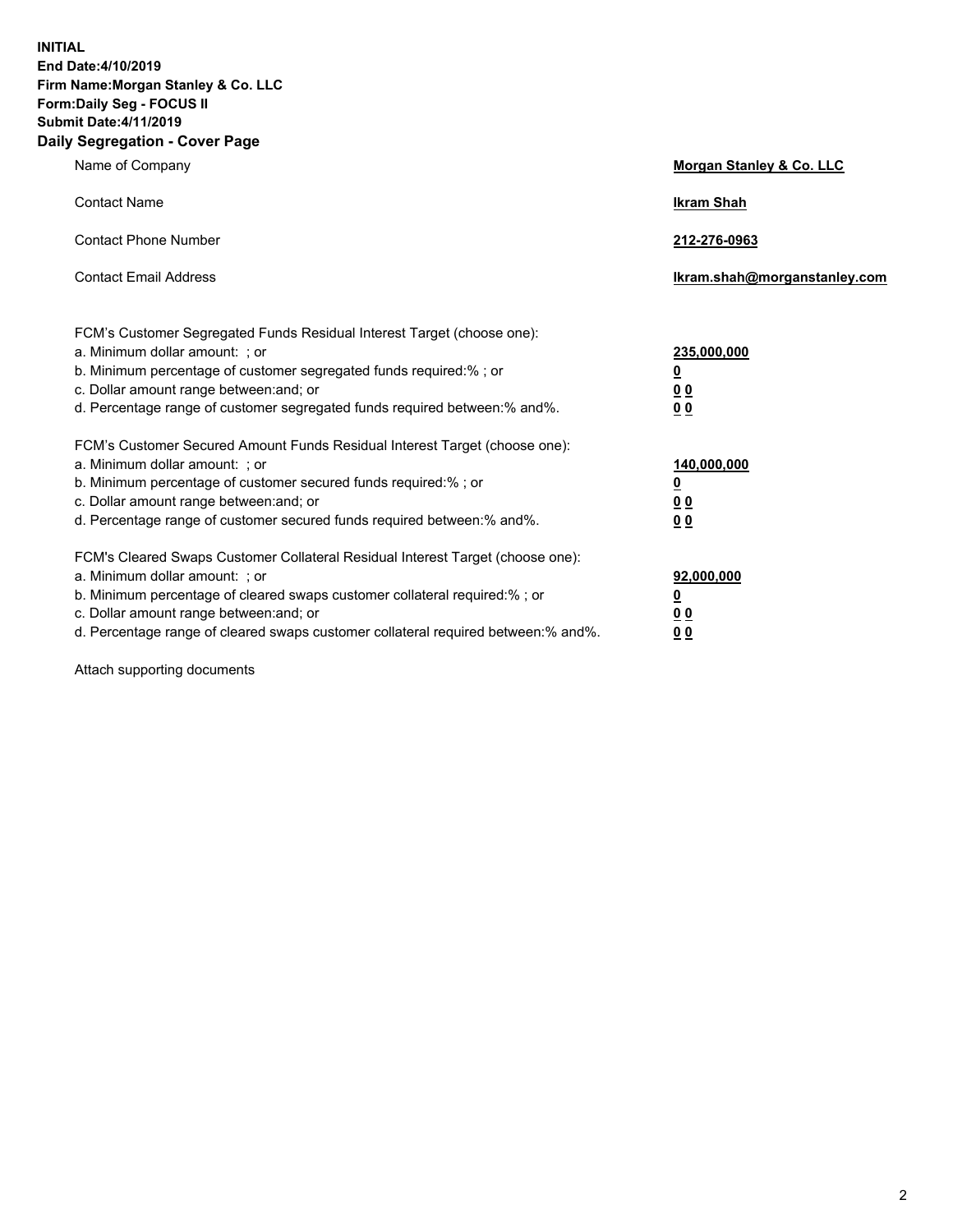## **INITIAL End Date:4/10/2019 Firm Name:Morgan Stanley & Co. LLC Form:Daily Seg - FOCUS II Submit Date:4/11/2019**

## **Daily Segregation - Secured Amounts**

|    | Foreign Futures and Foreign Options Secured Amounts                                                |                                            |
|----|----------------------------------------------------------------------------------------------------|--------------------------------------------|
|    | Amount required to be set aside pursuant to law, rule or regulation of a foreign                   | $0$ [7305]                                 |
|    | government or a rule of a self-regulatory organization authorized thereunder                       |                                            |
| 1. | Net ledger balance - Foreign Futures and Foreign Option Trading - All Customers                    |                                            |
|    | A. Cash                                                                                            | 2,882,839,533 [7315]                       |
|    | B. Securities (at market)                                                                          | 2,083,679,090 [7317]                       |
| 2. | Net unrealized profit (loss) in open futures contracts traded on a foreign board of trade          | 371,227,148 [7325]                         |
| 3. | Exchange traded options                                                                            |                                            |
|    | a. Market value of open option contracts purchased on a foreign board of trade                     | 13,308,994 [7335]                          |
|    | b. Market value of open contracts granted (sold) on a foreign board of trade                       | -10,132,715 [7337]                         |
| 4. | Net equity (deficit) (add lines 1.2. and 3.)                                                       | 5,340,922,050 [7345]                       |
| 5. | Account liquidating to a deficit and account with a debit balances - gross amount                  | 23,298,380 [7351]                          |
|    | Less: amount offset by customer owned securities                                                   | <u>-23,144,273</u> [7352] 1                |
| 6. | Amount required to be set aside as the secured amount - Net Liquidating Equity                     | 5,341,076,157 [7355]                       |
|    | Method (add lines 4 and 5)                                                                         |                                            |
| 7. | Greater of amount required to be set aside pursuant to foreign jurisdiction (above) or line        | 5,341,076,157 [7360]                       |
|    | 6.                                                                                                 |                                            |
|    | FUNDS DEPOSITED IN SEPARATE REGULATION 30.7 ACCOUNTS                                               |                                            |
| 1. | Cash in banks                                                                                      |                                            |
|    | A. Banks located in the United States                                                              | 388,063,585 [7500]                         |
|    | B. Other banks qualified under Regulation 30.7                                                     | 559,851,795 [7520] 9                       |
|    |                                                                                                    | [7530]                                     |
| 2. | Securities                                                                                         |                                            |
|    | A. In safekeeping with banks located in the United States                                          | 170,636,539 [7540]                         |
|    | B. In safekeeping with other banks qualified under Regulation 30.7                                 | 0 [7560] 170,636,539                       |
| 3. | Equities with registered futures commission merchants                                              |                                            |
|    | A. Cash                                                                                            | 7,243,691 [7580]                           |
|    | <b>B.</b> Securities                                                                               | $0$ [7590]                                 |
|    | C. Unrealized gain (loss) on open futures contracts                                                | 324,590 [7600]                             |
|    | D. Value of long option contracts                                                                  | $0$ [7610]                                 |
|    | E. Value of short option contracts                                                                 | 0 [7615] 7,568,281 [7                      |
| 4. | Amounts held by clearing organizations of foreign boards of trade                                  |                                            |
|    | A. Cash                                                                                            | $0$ [7640]                                 |
|    | <b>B.</b> Securities                                                                               | $0$ [7650]                                 |
|    | C. Amount due to (from) clearing organization - daily variation                                    | $0$ [7660]                                 |
|    | D. Value of long option contracts                                                                  | $0$ [7670]                                 |
| 5. | E. Value of short option contracts                                                                 | 0 [7675] 0 [7680]                          |
|    | Amounts held by members of foreign boards of trade                                                 |                                            |
|    | A. Cash                                                                                            | 2,118,979,890 [7700]                       |
|    | <b>B.</b> Securities                                                                               | 1,913,042,551 [7710]                       |
|    | C. Unrealized gain (loss) on open futures contracts<br>D. Value of long option contracts           | 370,902,558 [7720]                         |
|    |                                                                                                    | 13,308,994 [7730]                          |
|    | E. Value of short option contracts                                                                 | <u>-10,132,715</u> [7735] <u>4.</u>        |
| 6. |                                                                                                    | [7740]<br>$0$ [7760]                       |
| 7. | Amounts with other depositories designated by a foreign board of trade<br>Segregated funds on hand |                                            |
| 8. | Total funds in separate section 30.7 accounts                                                      | $0$ [7765]                                 |
| 9. | Excess (deficiency) Set Aside for Secured Amount (subtract line 7 Secured Statement                | 5,532,221,478 [7770]<br>191,145,321 [7380] |
|    | Page 1 from Line 8)                                                                                |                                            |
|    |                                                                                                    |                                            |

- 10. Management Target Amount for Excess funds in separate section 30.7 accounts **140,000,000** [7780]
- 11. Excess (deficiency) funds in separate 30.7 accounts over (under) Management Target **51,145,321** [7785]

Less: amount offset by customer owned securities **-23,144,273** [7352] **154,107** [7354] **5,341,076,157** [7355]

## **5,341,076,157** [7360]

B. Other banks qualified under Regulation 30.7 **559,851,795** [7520] **947,915,380**

 **[7570]** 

E. Value of short option contracts **0** [7615] **7,568,281** [7620]

 E. Value of short option contracts **-10,132,715** [7735] **4,406,101,278 191,145,321** [7380]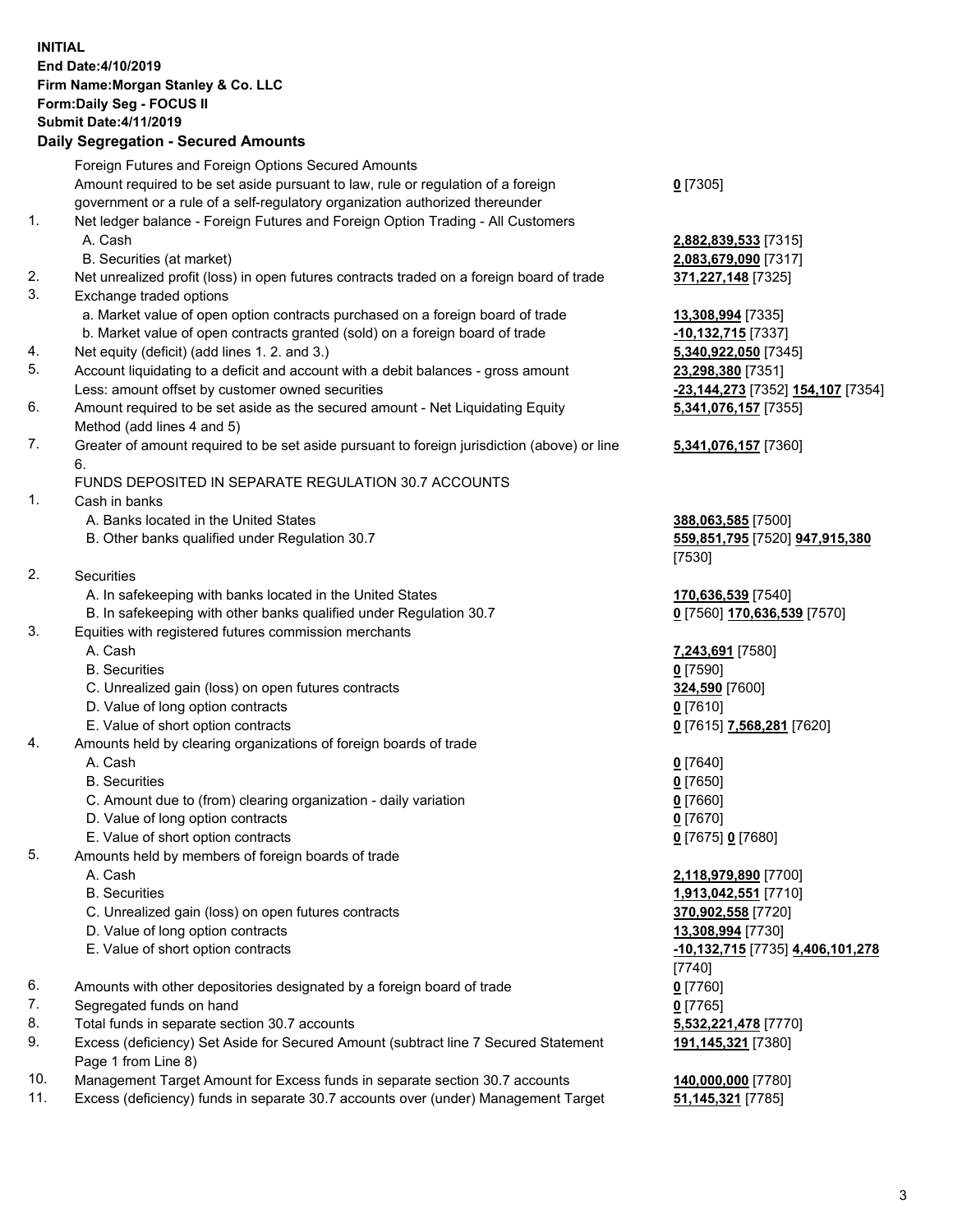|     | <b>INITIAL</b><br>End Date: 4/10/2019<br>Firm Name: Morgan Stanley & Co. LLC<br>Form: Daily Seg - FOCUS II<br><b>Submit Date: 4/11/2019</b> |                                                        |
|-----|---------------------------------------------------------------------------------------------------------------------------------------------|--------------------------------------------------------|
|     | Daily Segregation - Segregation Statement                                                                                                   |                                                        |
|     | SEGREGATION REQUIREMENTS (Section 4d(2) of the CEAct)                                                                                       |                                                        |
| 1.  | Net ledger balance                                                                                                                          |                                                        |
|     | A. Cash                                                                                                                                     | <u>7,453,015,190</u> [7010]                            |
|     | B. Securities (at market)                                                                                                                   | 6,346,353,634 [7020]                                   |
| 2.  | Net unrealized profit (loss) in open futures contracts traded on a contract market                                                          | <u>3,091,159,145</u> [7030]                            |
| 3.  | Exchange traded options                                                                                                                     |                                                        |
|     | A. Add market value of open option contracts purchased on a contract market                                                                 | <u>266,144,064</u> [7032]                              |
|     | B. Deduct market value of open option contracts granted (sold) on a contract market                                                         | -231,544,594 [7033]                                    |
| 4.  | Net equity (deficit) (add lines 1, 2 and 3)                                                                                                 | <u>16,925,127,439</u> [7040]                           |
| 5.  | Accounts liquidating to a deficit and accounts with                                                                                         |                                                        |
|     | debit balances - gross amount                                                                                                               | 172,004,685 [7045]                                     |
|     | Less: amount offset by customer securities                                                                                                  | <mark>-171,148,274</mark> [7047] <b>856,411</b> [7050] |
| 6.  | Amount required to be segregated (add lines 4 and 5)                                                                                        | 16,925,983,850 [7060]                                  |
|     | <b>FUNDS IN SEGREGATED ACCOUNTS</b>                                                                                                         |                                                        |
| 7.  | Deposited in segregated funds bank accounts                                                                                                 |                                                        |
|     | A. Cash                                                                                                                                     | 4,566,064,271 [7070]                                   |
|     | B. Securities representing investments of customers' funds (at market)                                                                      | $0$ [7080]                                             |
|     | C. Securities held for particular customers or option customers in lieu of cash (at<br>market)                                              | 728,548,749 [7090]                                     |
| 8.  | Margins on deposit with derivatives clearing organizations of contract markets                                                              |                                                        |
|     | A. Cash                                                                                                                                     | 6,080,338,282 [7100]                                   |
|     | B. Securities representing investments of customers' funds (at market)                                                                      | $0$ [7110]                                             |
|     | C. Securities held for particular customers or option customers in lieu of cash (at<br>market)                                              | <u>5,617,804,885</u> [7120]                            |
| 9.  | Net settlement from (to) derivatives clearing organizations of contract markets                                                             | <u>176,397,835</u> [7130]                              |
| 10. | Exchange traded options                                                                                                                     |                                                        |
|     | A. Value of open long option contracts                                                                                                      | <u>266,144,064</u> [7132]                              |
|     | B. Value of open short option contracts                                                                                                     | -231,544,594 [7133]                                    |
| 11. | Net equities with other FCMs                                                                                                                |                                                        |
|     | A. Net liquidating equity                                                                                                                   | 9,080,790 [7140]                                       |
|     | B. Securities representing investments of customers' funds (at market)                                                                      | $0$ [7160]                                             |
|     | C. Securities held for particular customers or option customers in lieu of cash (at                                                         | $0$ [7170]                                             |
|     | market)                                                                                                                                     |                                                        |
| 12. | Segregated funds on hand                                                                                                                    | $0$ [7150]                                             |
| 13. | Total amount in segregation (add lines 7 through 12)                                                                                        | 17,212,834,282 [7180]                                  |
| 14. | Excess (deficiency) funds in segregation (subtract line 6 from line 13)                                                                     | 286,850,432 [7190]                                     |
| 15. | Management Target Amount for Excess funds in segregation                                                                                    | 235,000,000 [7194]                                     |

16. Excess (deficiency) funds in segregation over (under) Management Target Amount Excess

**51,850,432** [7198]